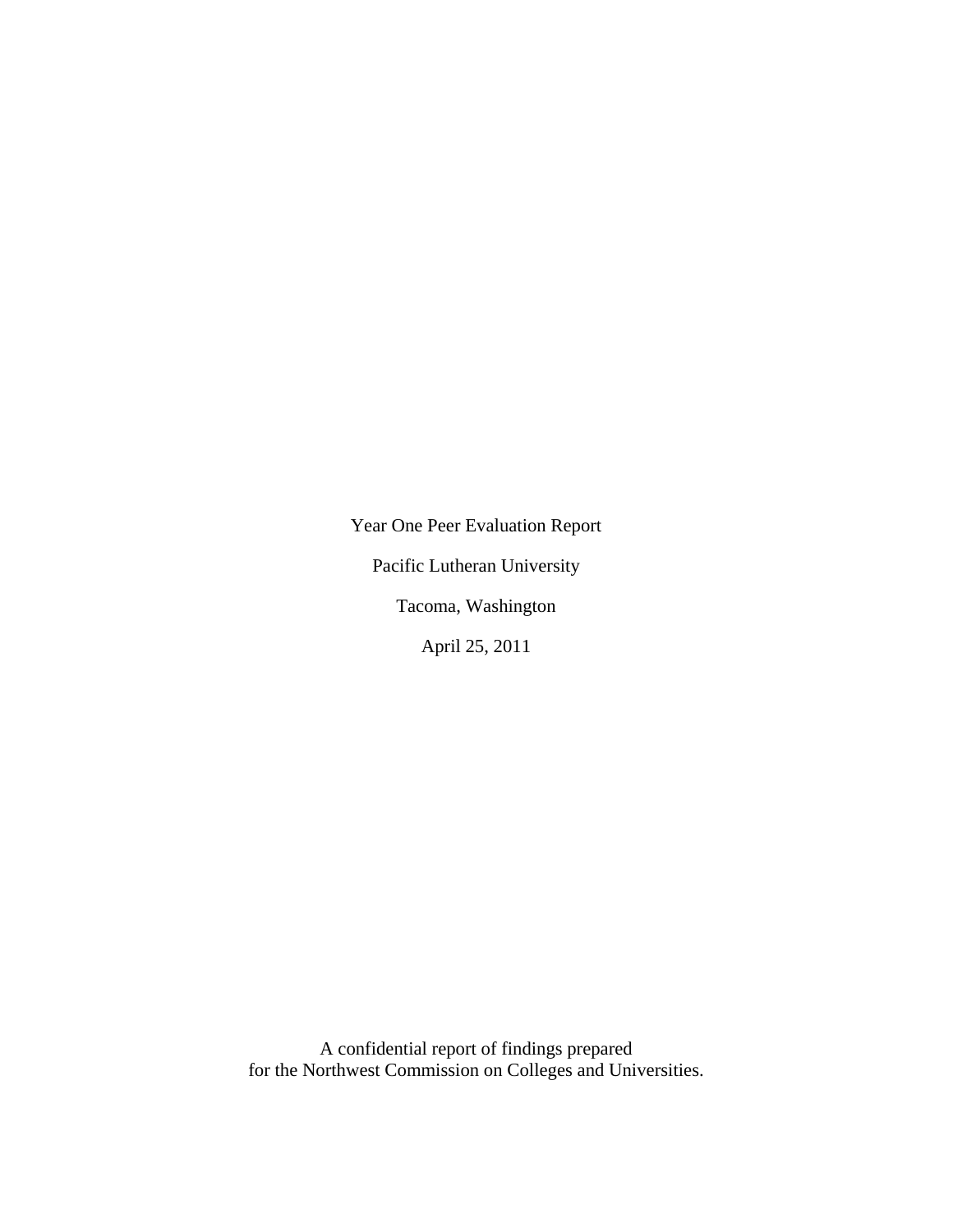# Table of Contents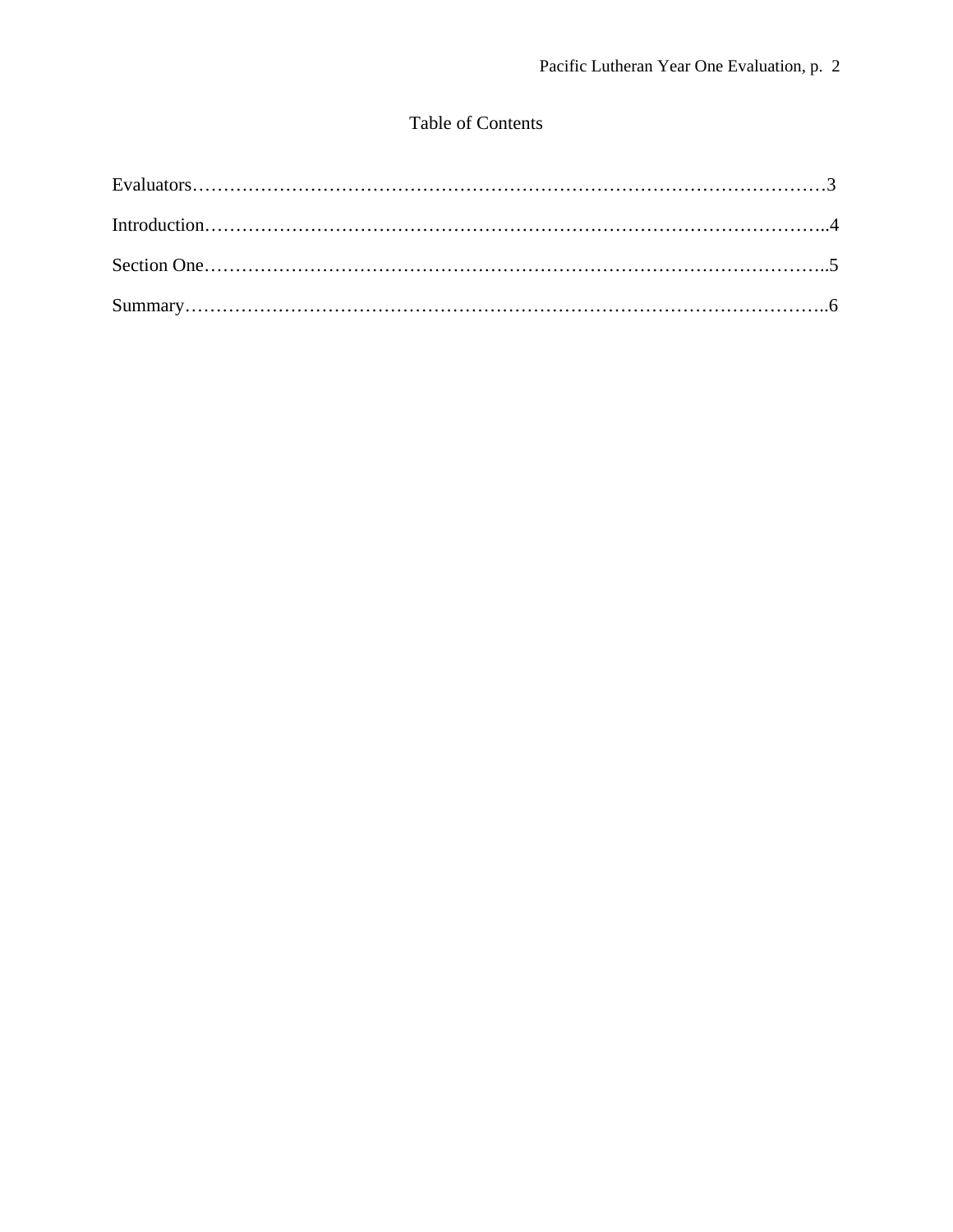Roster with names and titles of the chair and evaluators

- **Chair** Dr. Marvin Henberg, President of The College of Idaho
- **Evaluator** Dr. Dawn Gallinger, Director of Institutional Effectiveness of Carroll College
- **Evaluator** Dr. Matt Lucas, Provost and Executive Vice President of Corban University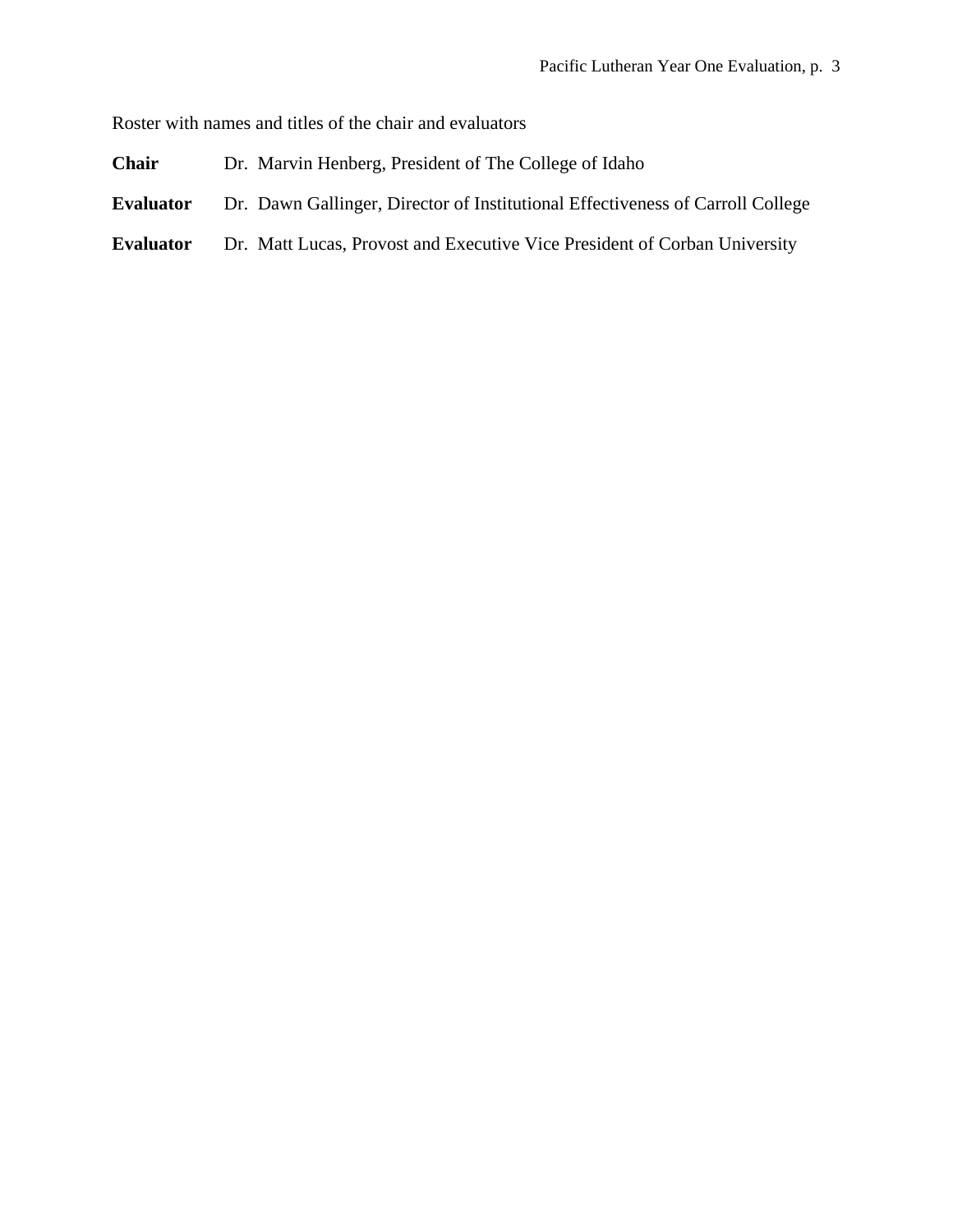# **Introduction**

The Year One Report had a number of important strengths. In general it was clearly written and easy to follow. The report closely followed the pattern of the *Revised Standards for Accreditation* which assisted the evaluators in evaluating the University's parameters for mission fulfillment. It is clear that the University is actively engaged in comprehensive, thorough, and mission-based planning. The institution is commended for its *PLU 2020* long-range plan with evidence of broad inclusivity as documented in the university-wide focus study groups and 26 "Topic for Discussion" papers. The evaluators were particularly thankful for the inclusion of the helpful links.

The Year One Report also provided evidence that the University had taken the two (2) recommendations seriously. While both direct and indirect assessment processes are evidenced, the University needs continued commitment (building on the current 28% level) of efforts to "close the assessment loop."

…and 28% [of programs] identifying specific curricular, resource, or instructional change resulting from assessment efforts.

The post-tenure faculty review system is well documented in the Faculty Handbook policy revisions.

## **Progress on Recommendations from Most Recent Evaluation.**

In 2009, a focused interim visit was conducted. From the 2009 visit the Commission asked that Pacific Lutheran University respond to two (2) recommendations in the Year One Report.

- 1. It is recommended that the University continue to develop and implement systematic assessment of all academic programs and general education. Both direct and indirect assessment evidence should be reported for all academic programs. The use of assessment results for program decision making should be documented (Standard 2.B.1, 2.B.3, and Policy 2.2).
- 2. It is recommended that the University provide documentation that all tenured faculty have been evaluated within the last five years, consistent with the policy on faculty evaluation adopted in April 2009. The University should document that non-tenured tenure-track faculty have been evaluated consistent with the policy on faculty evaluation adopted in April 2009 (Standard 4.A.5 and Policy 4.1).

Based on the narrative of the report and supporting documents, it appears that Pacific Lutheran University has taken seriously these recommendations and had dealt with each in a comprehensive manner.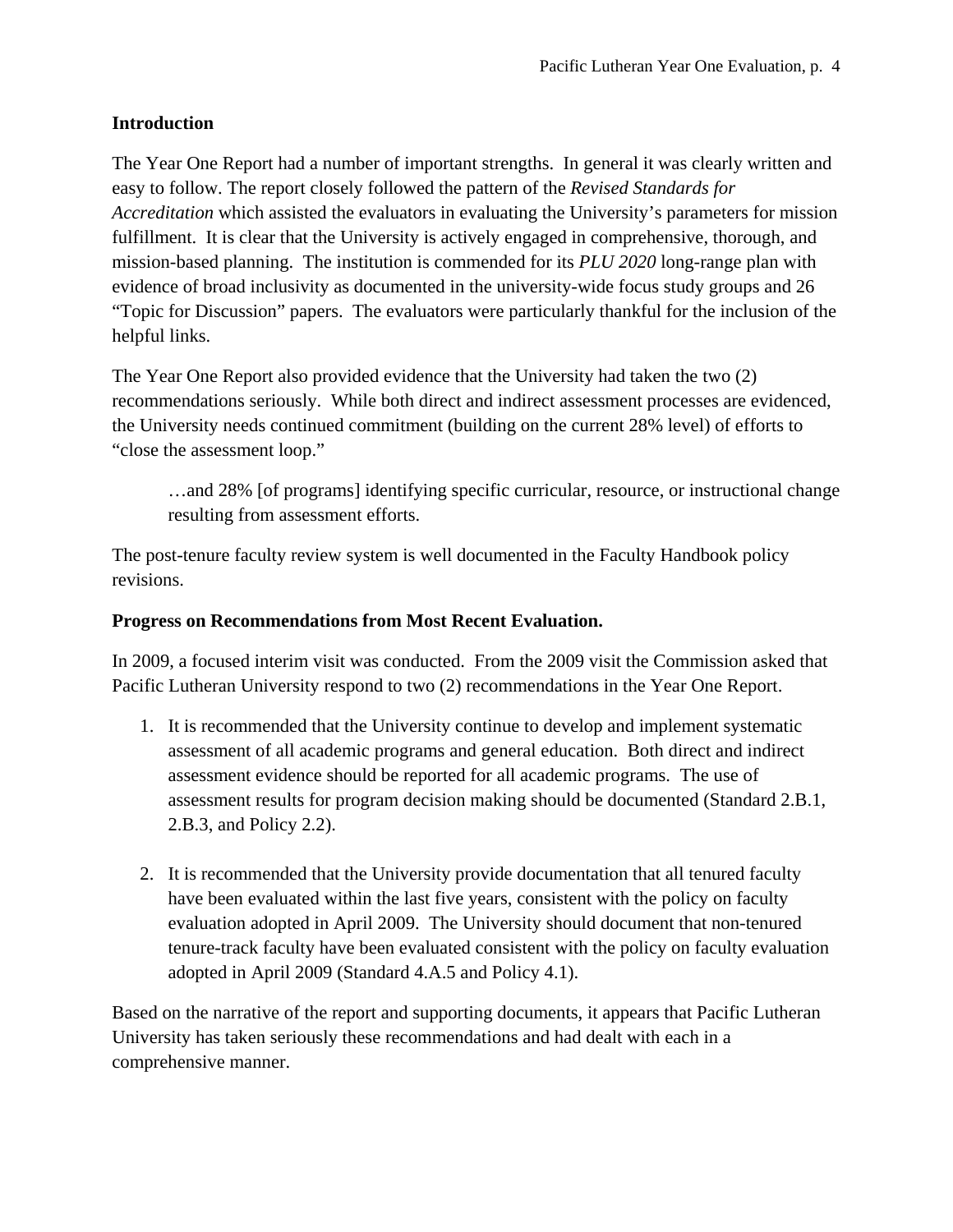# **Eligibility Requirements**

Eligibility Requirement Two, *Authority*, was not discussed in the report. Eligibility Requirement Three, *Mission and Core Themes,* was met. Understanding the request to write an executive summary of the Eligibility Requirements associated with this report was a late addition to the guidelines, the institution is encouraged to follow the guidelines released March 2, 2011 to ensure its next report addresses the Eligibility Requirements as noted in the guidelines.

## **Section One**

#### **Standard 1.A. Mission**

Pacific Lutheran University clearly articulates its mission and manifests it through long-range and annual initiative planning documents. The mission statement is parsed into major components which are introduced as aspirations in *PLU 2010*, the current long-range planning document. Beginning in 2003, the institution has periodically evaluated and assessed the longrange plan, *PLU 2010*. The evaluation and assessment of the long-range plan is formalized, documented, and inclusive of faculty, staff, and administration. Department and divisional initiatives are shared annually with the community and assessed twice a year. It is clear that the documents are generally understood by the community and work together to give direction to institutional efforts.

It is stated in the self evaluation that mission fulfillment at PLU has traditionally been measured yearly by progress on university and divisional initiatives and periodically on the recommendations in the long range plan. While it is clear that these planning documents articulate institutional accomplishments, it is not as clear what defines an acceptable threshold or extent of mission fulfillment. Is mission fulfillment only achieved if all the planning initiatives are achieved? The evaluators recommend that PLU highlight particular planning initiatives and corresponding benchmarks in order to further clarify and define an acceptable threshold of mission fulfillment.

## **Standard 1.B. Core Themes**

Four of the five aspirations from the long-range plan *PLU 2010* provided the core themes for the Year One Report. The fifth aspiration is a supportive element (representative of accreditation Standard Two).

The five action-oriented aspirations…express the university's highest hopes. They represent ideals to be pursued; they are much more than concrete goals that be rapidly achieved or simply measured…Taken in context, these aspirations point directly to the chapters that follow, and the recommendations that emerge.